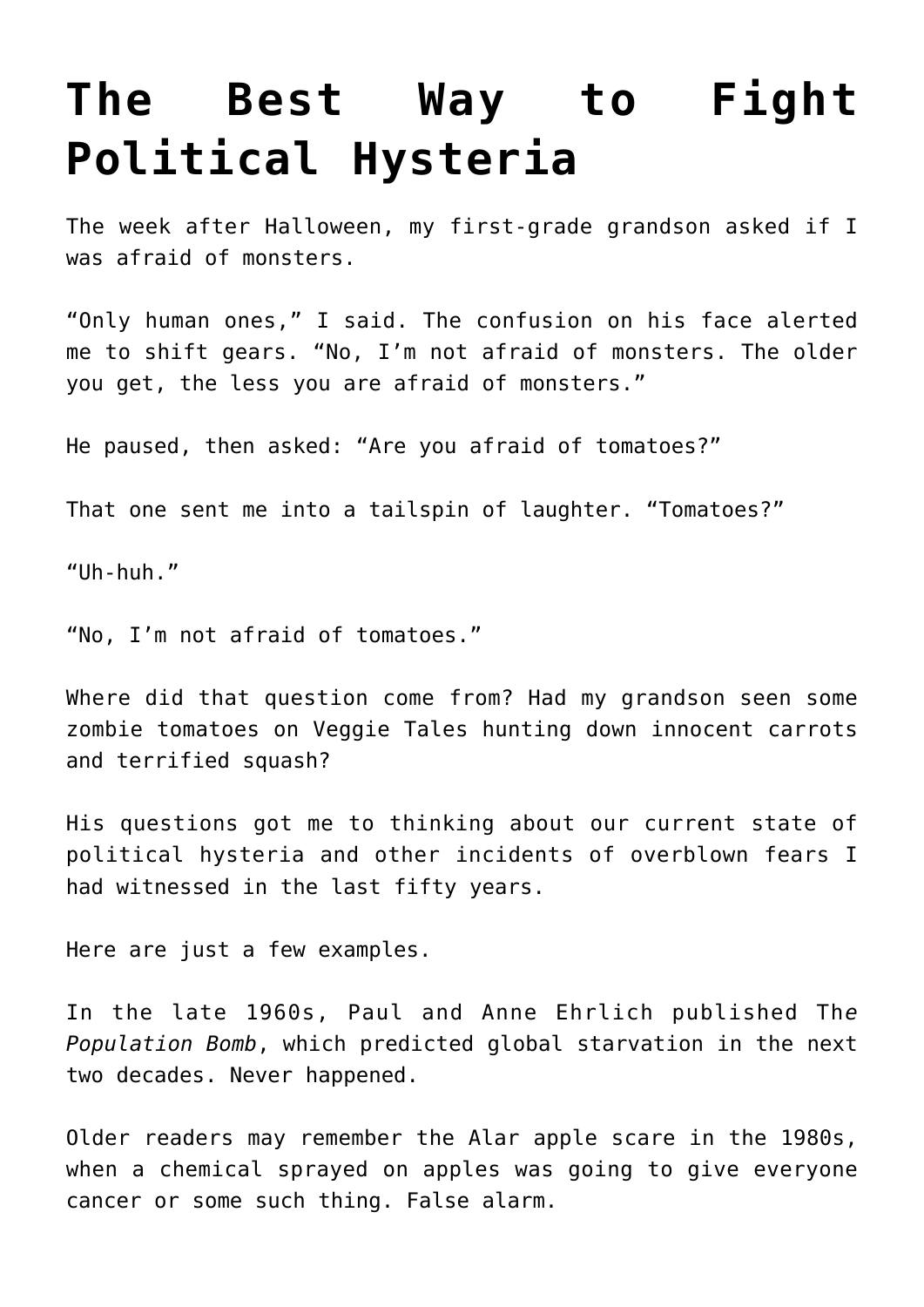In the 1970s, the mainstream media reported we were entering a new Ice Age. (Many scientists disagreed.) Now we are told the planet is heating up.

Some commentators thirty years ago predicted a massive outbreak of AIDS among heterosexual men and women. Again, never happened.

Then there was the egg crisis. A pediatrician told a woman I know that if he had his way, he would ban eggs from grocery store shelves. They were killers. Now we know eggs are healthy.

Is cholesterol bad for us? Who knows? Some studies say "bad" cholesterol is bad for you, while other more recent investigations find no correlation between cholesterol and heart disease.

Remember the hysteria about fast food restaurants several years ago? MacDonald's and Burger King were making us fat. (I have to say I eat at Mickey D's once every month or so. Money is tight, and where else can I get a chicken sandwich for a dollar? Want to avoid the calories? Just ask them to hold the mayo.) Hey, take some responsibility. No one held a gun to your head and forced you to eat three Big Macs for lunch every day the last five years.

Cases of political hysteria are rife as well.

Ronald Regan was going to initiate World War III.

Bill Clinton would make us socialists.

Bush II was an idiot who shouldn't be driving a pickup, much less the country.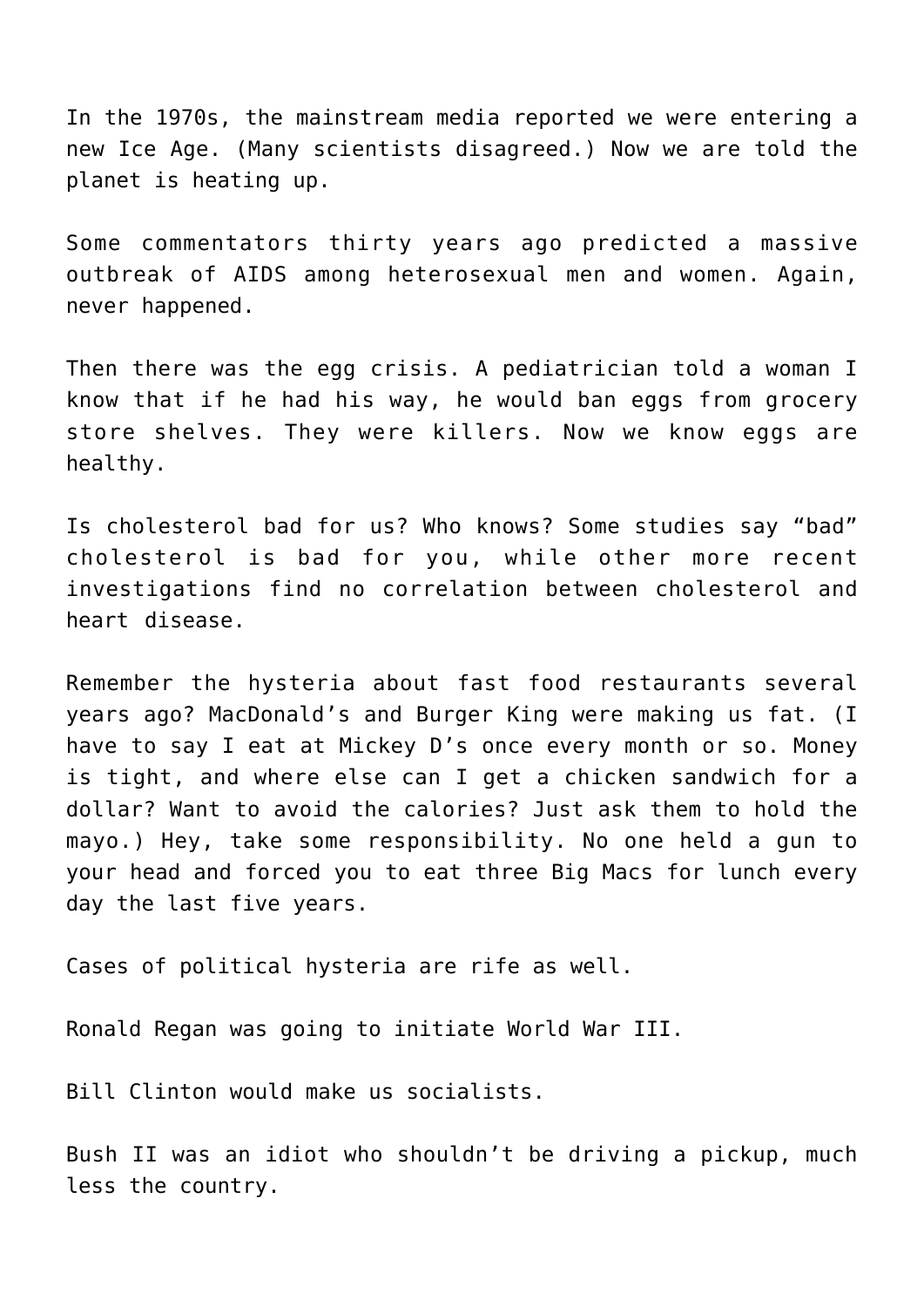Barack Obama was a communist.

Donald Trump is a Nazi.

On and on it goes:

– A rape culture exists on our college campuses. (No, but a drinking culture does exist on campuses, which drives many of these sexual incidents.)

– Americans of all races are themselves racist to the core. (So let me ask my readers: do you consider yourself racist?)

– The Catholic priesthood is rife with child molesters. (False.)

– People who own guns are evil. (Not even close.)

– We live in a violent society. (Violent crime has fallen sharply in the last twenty-five years.)

– American women are victims. (How so?)

My dad, God bless him, spent the last years of his life gardening, watching Fox News, and drinking martinis. When you watch Fox, or any other network news, for six hours a day, of course you will believe, as Dad did, our society is going to hell in a handbag.

Here's a suggestion regarding our present anxiety. How about if we each just said to ourselves, "I will no longer live in fear because some commentator with an ax to grind thinks the world is coming to an end. Instead, I will engage with my neighbors and loved ones. I may even take a walk on the wild side and order that chicken sandwich."

We should fight when we can or must against real enemies. From